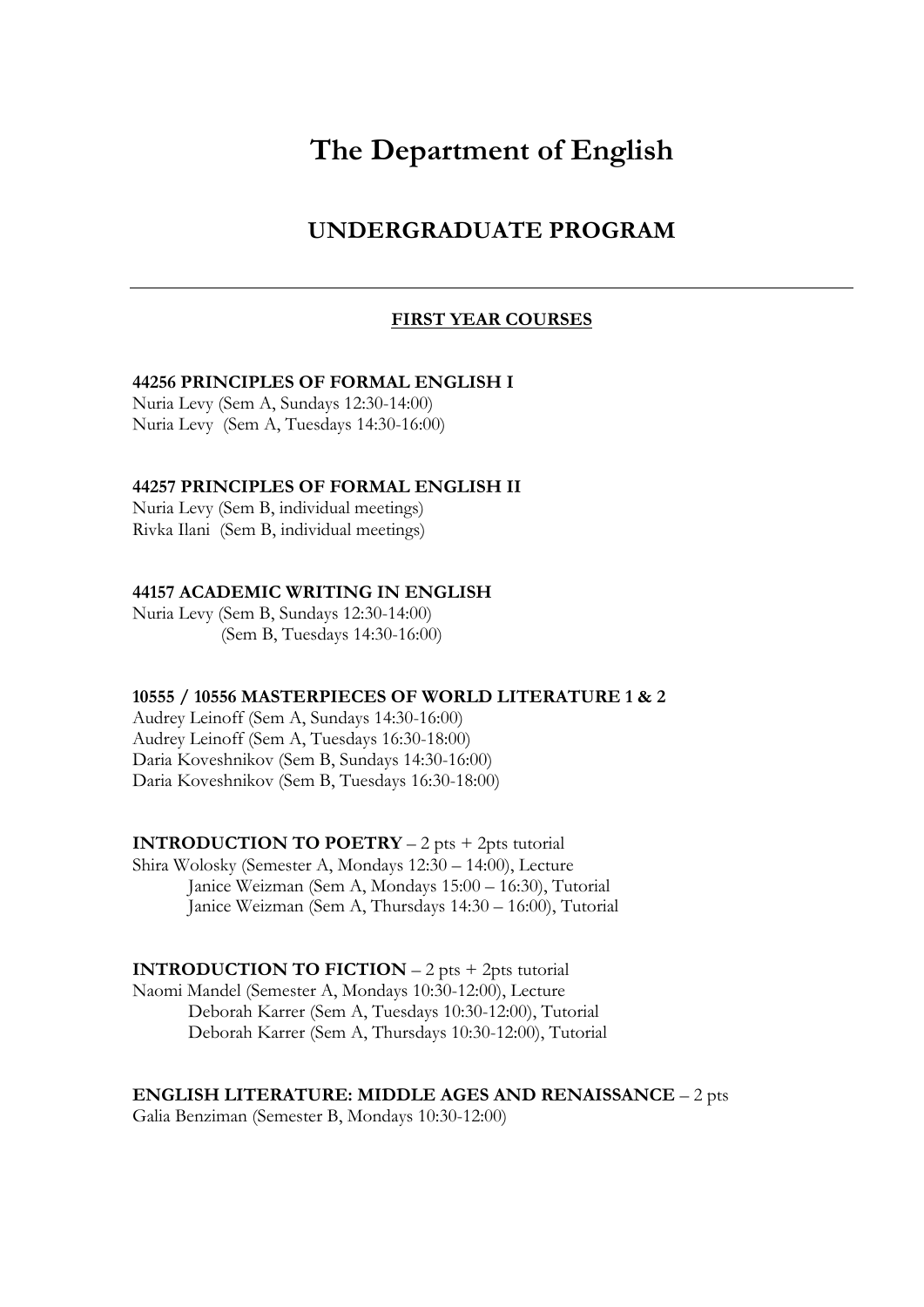### **SELECTED SHAKESPEARE PLAYS** – 4 pts

Taylor Johnston (Semester B, Sundays and Wednesdays 16:30-18:00) Tzachi Zamir (Semester B, Mondays 13:00-16:30 and Thursdays 12:30-14:00)

### **SECOND YEAR COURSES**

### **44309 ADVANCED PRINCIPLES OF FORMAL ENGLISH**

Nuria Levy (1 group; individual meetings) (Sem A)

# **LANDMARKS OF CRITICISM: FROM PLATO TO NIETZSCHE** – 2 pts

Daria Koveshnikov (Semester A, Thursdays 10:30-12:00). Tutorial

# **INTRODUCTION TO CRITICISM AND THEORY** – 2 pts

Talia Abu (Semester B, Thursdays 10:30-12:00). Tutorial

# **THE 19th CENTURY ENGLISH AND AMERICAN NOVEL** – 4 pts

Noam Schiff (year-long, Thursdays 12:30-14:00).

# **THE 20th CENTURY NOVEL** – 4 pts

Yael Levin (year-long, Mondays 17:00-18:30)

# **ENGLISH LIT.: ENGLIGHTENMENT, ROMANTIC, VICTORIAN** – 4 pts

Galia Benziman (Semester A, Mondays and Wednesdays 10:30-12:00)

# **AMERICAN LITERATURE AND CULTURE** – 4 pts

Naomi Mandel (year-long, Wednesdays 16:30-18:00)

# **THIRD-YEAR COURSES**

**MODERNISM AND BEYOND** (MANDATORY) – 2 pts Louise Bethlehem (Semester B, Tuesdays 10:30-12:00)

**THE POETICS OF BELIEF** – 2 pts Tzachi Zamir (Semester A, Mondays 10:30-12:00)

**MEDIEVAL POETRY: BEOWULF AND FRIENDS** – 2 pts

Eynel Wardi (Semester B, Mondays 10:30-12:00)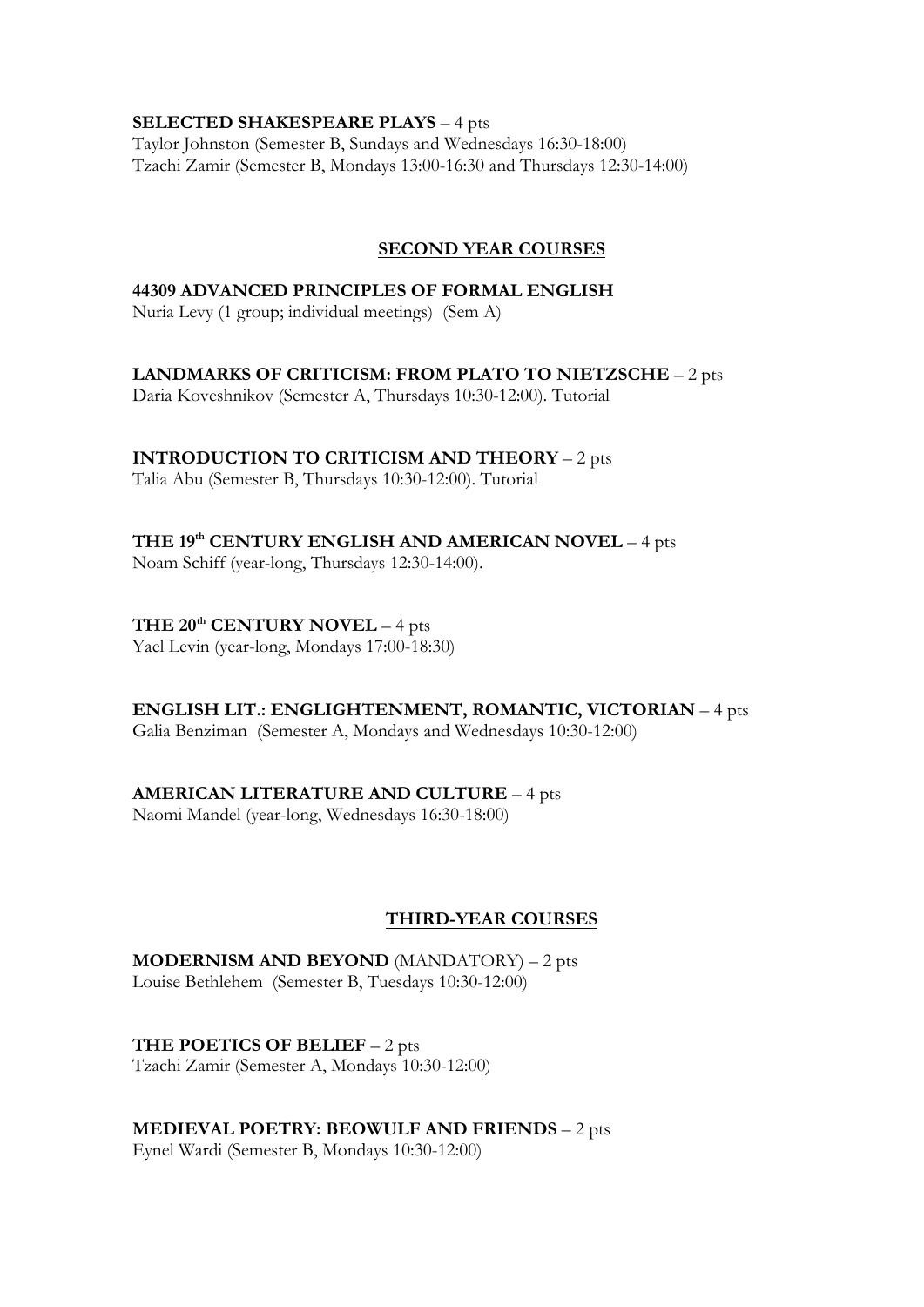# **CONVERSION NARRATIVES** – 2 pts

Avraham Rubin (Semester A, Mondays 13:00-14:30)

# **AMERICAN POETRY AND POLITICAL EXTREMITY: FROM THE HARLEM**

**RENAISSANCE TO 9/11** – 2 pts Karin Berkman (Semester A, Tuesdays 12:30-14:00)

# **VILLAINS IN ENGLISH LITERATURE** – 2 pts

Yael Levin (Semester A, Tuesdays 14:30-16:00)

### **HORROR** – 2 pts Yael Levin (Semester B, Tuesdays 14:30-16:00)

**BECOMING WOMEN** – 2 pts Galia Benziman (Semester B, Wednesdays 10:30-12:00)

# **CLASSIC SCIENCE FICTION** – 2 pts

Naomi Mandel (Semester B, Wednesdays 12:30-14:00)

### $BLAKE - 2 pts$ Eynel Wardi (Semester B, Wednesdays 16:30-18:00)

**\*\*\***